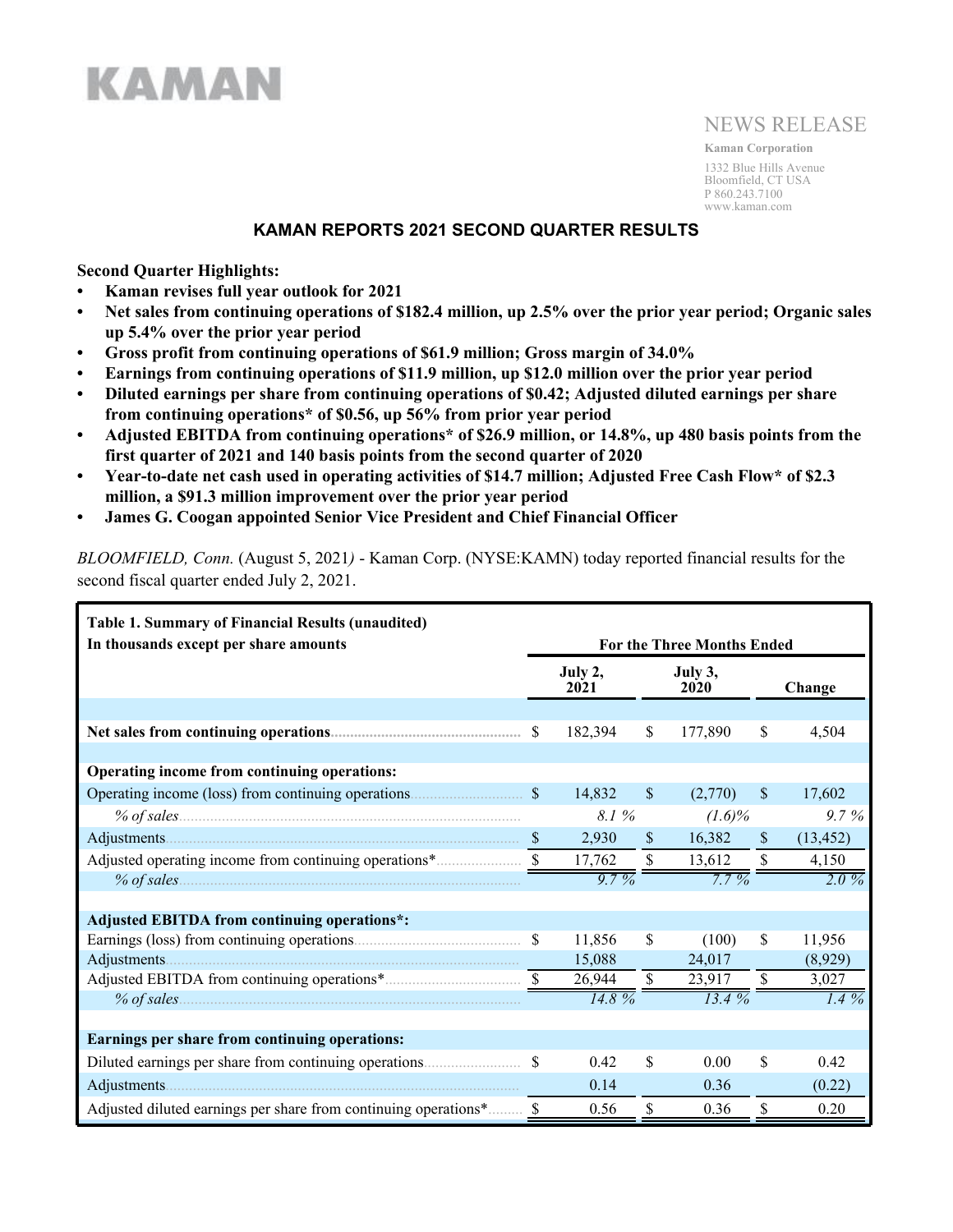Ian K. Walsh, Chairman, President and Chief Executive Officer, commented, "Our strong second quarter results speak to the broad diversity of our product offerings as we continue to see sequential improvements for our Medical and Industrial products and higher sales on our Defense products. Looking at the remainder of the year, we continue to see strong order rates for our Medical and Industrial products and we anticipate a meaningful recovery for our Commercial, Business and General Aviation products, providing us confidence in raising our full year outlook for Adjusted EBITDA\* and Adjusted Diluted earnings per share\*."

"We recorded GAAP diluted earnings per share of \$0.42 in the quarter. When adjusted\*, we earned diluted earnings per share of \$0.56, a 55.6% increase over the adjusted diluted earnings per share\* of \$0.36 earned in the second quarter of 2020. Strong gross margin performance in the quarter, up 210 basis points to 34.0%, coupled with the 40 basis point improvement in S,G&A as a percentage of sales of 21.2% led to improved profitability for the period. This improvement demonstrates the power of our newly deployed Operations Excellence model."

"Investments in product development continue to be a primary focus for us as we look to drive future organic growth. In the quarter, we made significant progress on our new purpose built medium-lift autonomous aerial vehicle with several successful test flights and early testing of its external cargo capability. These test flights demonstrate our proof of concept and the ability of our aircraft to perform in real world conditions. As we look to the remainder of the year, we anticipate we will make further progress on this aircraft, as well as our other R&D initiatives, while continuing to build on our portfolio of highly engineered products through strategic acquisitions."

### **Management's Commentary on Second Quarter Results:**

Net sales for the quarter increased 2.5% when compared to the second quarter of 2020 and 6.3% sequentially. Organic sales\*, which excludes sales from our former U.K. composite operations, increased 5.4% from the second quarter of 2020 and increased 7.3% from the first quarter of 2021. These improvements were the result of increased sales on our Medical and Industrial products, partially offset by lower sales volume of our Commercial, Business and General Aviation products.

Higher sales volume of our miniature bearings contributed to recoveries in our Medical and Industrial end markets. Coupled with the increase in sales of our medical and analytical devices, our Medical products delivered a 54.8% increase in sales over the second quarter of 2020 and 11.1% over the first quarter of 2021. Sales for our Industrial products increased 28.2% when compared to the second quarter of 2020 and 15.3% sequentially. We continue to see high order intake for these product offerings and expect strong performance through the remainder of the year.

Sales of our Defense products and Commercial, Business and General Aviation products decreased 1.4% and 14.1%, respectively, on a GAAP basis from the prior year period. Prior year sales of our Defense and Commercial, Business and General Aviation products included \$3.6 million and \$1.2 million, respectively, of sales from our former U.K. composites operations.

Organic sales\* for our Defense products increased 2.3% when compared to the second quarter of 2020 and 16.2% when compared to the first quarter of 2021. The sequential increase was due in large part to the mix of sales on our Joint Programmable Fuze program offset by a modest decrease in our other defense offerings. During the quarter we delivered 8,200 fuzes, bringing our total year-to-date deliveries to 16,290 units, and we continue to expect to deliver 30,000 to 35,000 Joint Programmable Fuzes for the full year.

Organic sales\* for our Commercial, Business and General Aviation products decreased 11.8% from the second quarter of 2020 and 13.0% from the first quarter of 2021. This sequential decrease was due to a 13.1% decrease in sales for our commercial aviation products and the absence of a K-MAX® aircraft sale in the quarter, partially offset by a 10.9% increase in sales for other general and business aviation products. Based on lead times with our customers, we anticipated the second quarter being the low point in demand for 2021 and, thus, we expect a meaningful ramp in sales for these products in the second half of the year.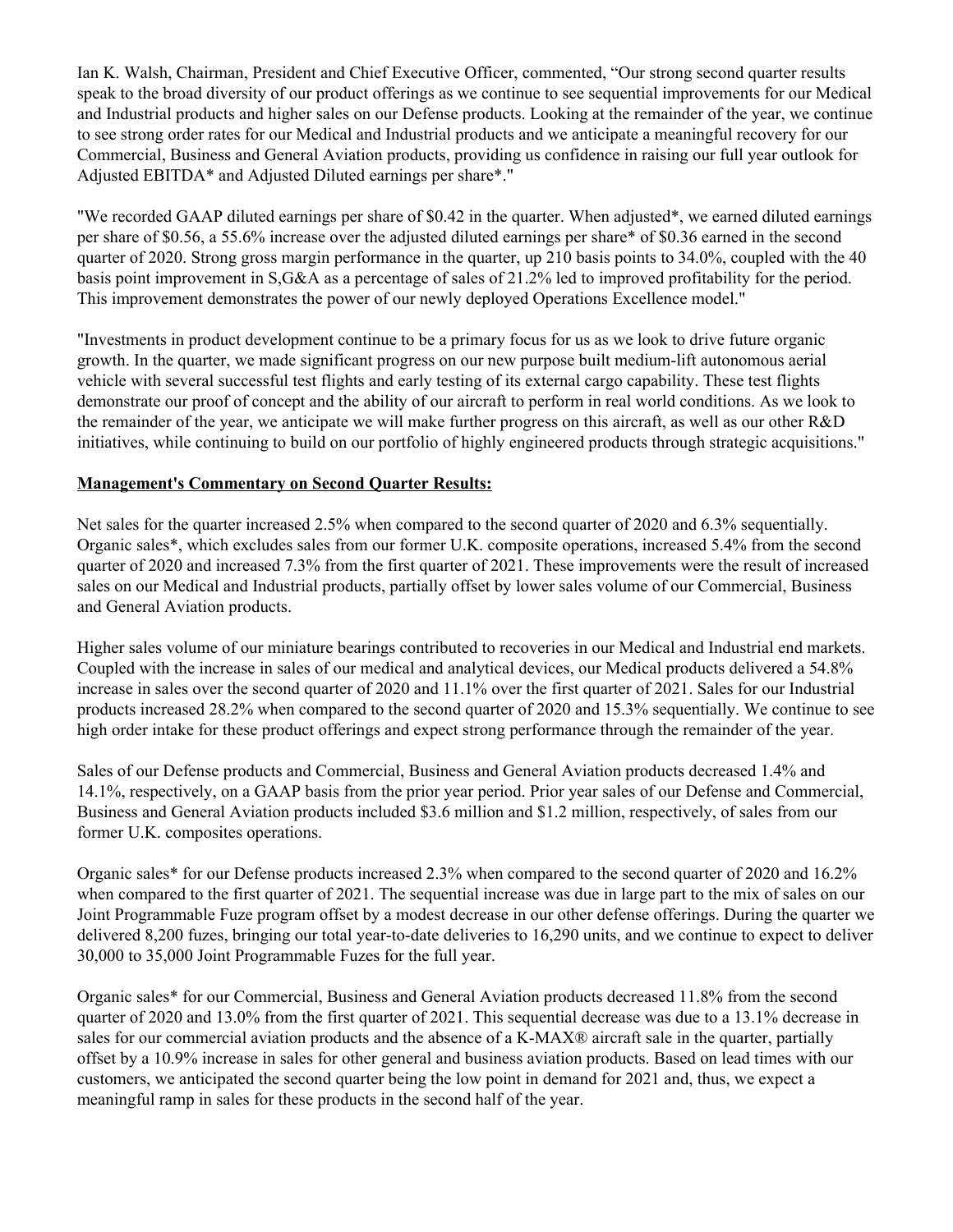Chief Financial Officer, James G. Coogan, commented, "In the quarter, we used \$12.3 million of cash from operating activities which contributed to our Free Cash Flow\* usage of \$15.7 million. For the year-to-date period we have used \$14.7 million in cash from operating activities; however, this included a \$25.1 million payment for the acquired retention plans at Bal Seal. When adjusted for this payment, our Free Cash Flow\* was \$2.3 million in the first half of the year compared to a usage of \$89.0 million in the first half of 2020, a significant improvement, as we benefited from improved collections on our JPF program and overall cash management across the company."

"Adjusted EBITDA margin from continuing operations\* increased 480 basis points sequentially to 14.8% in the quarter demonstrating our commitment to our new Operations Excellence model while remaining agile in this dynamic environment."

"We are revising our full year outlook based on our strong performance in the first half of 2021 and the anticipated recovery in our Commercial, Business and General Aviation products in the second half of the year, while remaining mindful of the timing of the recovery in the commercial aerospace market. We are lowering our sales range to \$715 million to \$735 million, while increasing our expectations for Adjusted EBITDA\* to \$87.5 million to \$97.5 million and Adjusted Diluted Earnings per share\* to \$1.70 to \$1.95. These new ranges reflect lower expected sales on our lower margin structures programs and our continued focus on improved profitability. We continue to expect Adjusted Free Cash Flow of \$30.1 million to \$40.1 million for the full year."

### **2021 Outlook**

| (in millions)                                                                                  |               | 2020                     |               | 2021 Outlook   |               |                 |
|------------------------------------------------------------------------------------------------|---------------|--------------------------|---------------|----------------|---------------|-----------------|
|                                                                                                |               | Actual                   |               | <b>Low End</b> |               | <b>High End</b> |
| <b>Sales</b>                                                                                   |               |                          |               |                |               |                 |
|                                                                                                | $\mathcal{S}$ | 784.5                    | \$            | 715.0          | \$            | 735.0           |
| Sales of Disposed Business <sup>(1)</sup> [1] and the same of Disposed Business <sup>(1)</sup> |               | 21.5                     |               |                |               |                 |
|                                                                                                | $\mathbf S$   | 763.0                    | \$            | 715.0          | $\mathsf{\$}$ | 735.0           |
|                                                                                                |               |                          |               |                |               |                 |
| <b>Adjusted EBITDA*</b>                                                                        |               |                          |               |                |               |                 |
|                                                                                                |               | (70.4)                   | $\mathsf{\$}$ | 41.8           | $\mathsf{\$}$ | 48.8            |
|                                                                                                |               | 173.3                    |               | 45.7           |               | 48.7            |
|                                                                                                |               | 102.9                    | $\mathsf{\$}$ | 87.5           | $\mathsf{\$}$ | 97.5            |
| Adjusted EBITDA margin* from continuing operations                                             |               | 13.1 %                   |               | 12.2%          |               | 13.3%           |
|                                                                                                |               |                          |               |                |               |                 |
| <b>Adjusted Diluted Earnings Per Share*</b>                                                    |               |                          |               |                |               |                 |
|                                                                                                |               | (2.54)                   | $\mathsf{\$}$ | 1.50           | $\mathcal{S}$ | 1.75            |
|                                                                                                |               | 4.65                     |               | 0.20           |               | 0.20            |
|                                                                                                |               | 2.11                     | $\mathsf{\$}$ | 1.70           | $\mathsf{\$}$ | 1.95            |
|                                                                                                |               |                          |               |                |               |                 |
| <b>Cash Flow</b>                                                                               |               |                          |               |                |               |                 |
|                                                                                                | -S            | 16.5                     | \$            | 25.0           | \$            | 35.0            |
|                                                                                                |               | $\overline{\phantom{m}}$ |               | 25.1           |               | 25.1            |
| Cash used for the purchase of property, plant and equipment.                                   |               | (17.8)                   |               | (20.0)         |               | (20.0)          |
|                                                                                                |               | (1.3)                    | $\mathbb S$   | 30.1           | $\mathsf{\$}$ | 40.1            |
|                                                                                                |               |                          |               |                |               |                 |
|                                                                                                | \$            | 10.0                     | \$            | 10.0           | \$            | 10.0            |

 $<sup>(1)</sup>$  In the first quarter of 2021 the Company sold its U.K. Composites Business which did not qualify for reporting as a</sup> discontinued operation under GAAP. In 2021 we will record sales of \$1.7 million for this business which was not contemplated as part of our outlook for the year.

 $^{(2)}$  Operating cash flow from continuing operations include the \$25.1 million payment to Bal Seal employees which represents purchase price paid to the former Bal Seal owners that was accounted for as compensation expense under ASC 805 in 2020.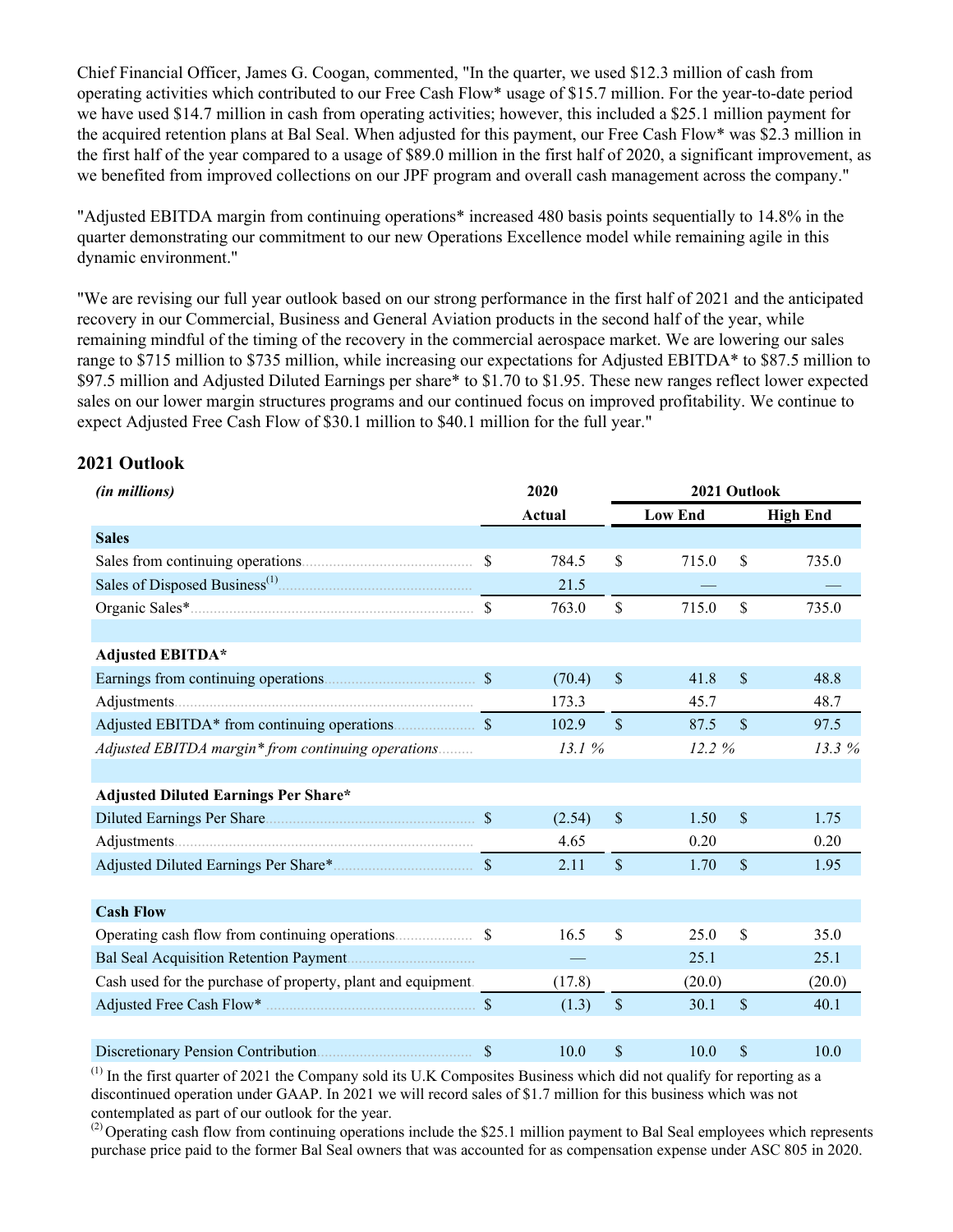### **Please see the MD&A section of the Company's Form 10-Q filed with the Securities and Exchange Commission concurrently with the issuance of this release for greater detail on our results and various company programs.**

**A conference call has been scheduled for tomorrow, August 6, 2021, at 8:30 AM ET.** The call will be accessible by telephone within the U.S. at (844) 473-0975 and from outside the U.S. at (562) 350-0826 (using the Conference I.D.: 1672665) or via the Internet at www.kaman.com. Please go to the website at least fifteen minutes prior to the start of the call to register, download and install any necessary audio software. A replay will also be available two hours after the call and can be accessed at (855) 859-2056 or (404) 537-3406 using the Conference I.D.: 1672665.

## **About Kaman Corporation**

Kaman Corporation, founded in 1945 by aviation pioneer Charles H. Kaman, and headquartered in Bloomfield, Connecticut, conducts business in the Aerospace, Defense, Industrial and Medical markets. Kaman produces and markets proprietary aircraft bearings and components; super precision, miniature ball bearings; proprietary spring energized seals, springs and contacts; complex metallic and composite aerostructures for commercial, military and general aviation fixed and rotary wing aircraft; safe and arming solutions for missile and bomb systems for the U.S. and allied militaries; subcontract helicopter work; restoration, modification and support of our SH-2G Super Seasprite maritime helicopters; manufacture and support of our K-MAX® manned and unmanned medium-to-heavy lift helicopters.

More information is available at www.kaman.com.

# **Non-GAAP Measures Disclosure**

Management believes that the Non-GAAP financial measures (i.e. financial measures that are not computed in accordance with Generally Accepted Accounting Principles) identified by an asterisk (\*) used in this release or in other disclosures provide important perspectives into the Company's ongoing business performance. The Company does not intend for the information to be considered in isolation or as a substitute for the related GAAP measures. Other companies may define the measures differently. We define the Non-GAAP measures used in this release and other disclosures as follows:

**Organic Sales** - Organic Sales is defined as "Net Sales" less sales derived from acquisitions completed or businesses disposed of that did not qualify for accounting as a discontinued operation during the preceding twelve months. We believe that this measure provides management and investors with a more complete understanding of underlying operating results and trends of established, ongoing operations by excluding the effect of acquisitions, which can obscure underlying trends. We also believe that presenting Organic Sales enables a more direct comparison to other businesses and companies in similar industries. Management recognizes that the term "Organic Sales" may be interpreted differently by other companies and under different circumstances. No other adjustments were made during the three-month and six-month fiscal periods ended July 2, 2021 and July 3, 2020, respectively. The following table illustrates the calculation of Organic Sales using the GAAP measure, "Net Sales".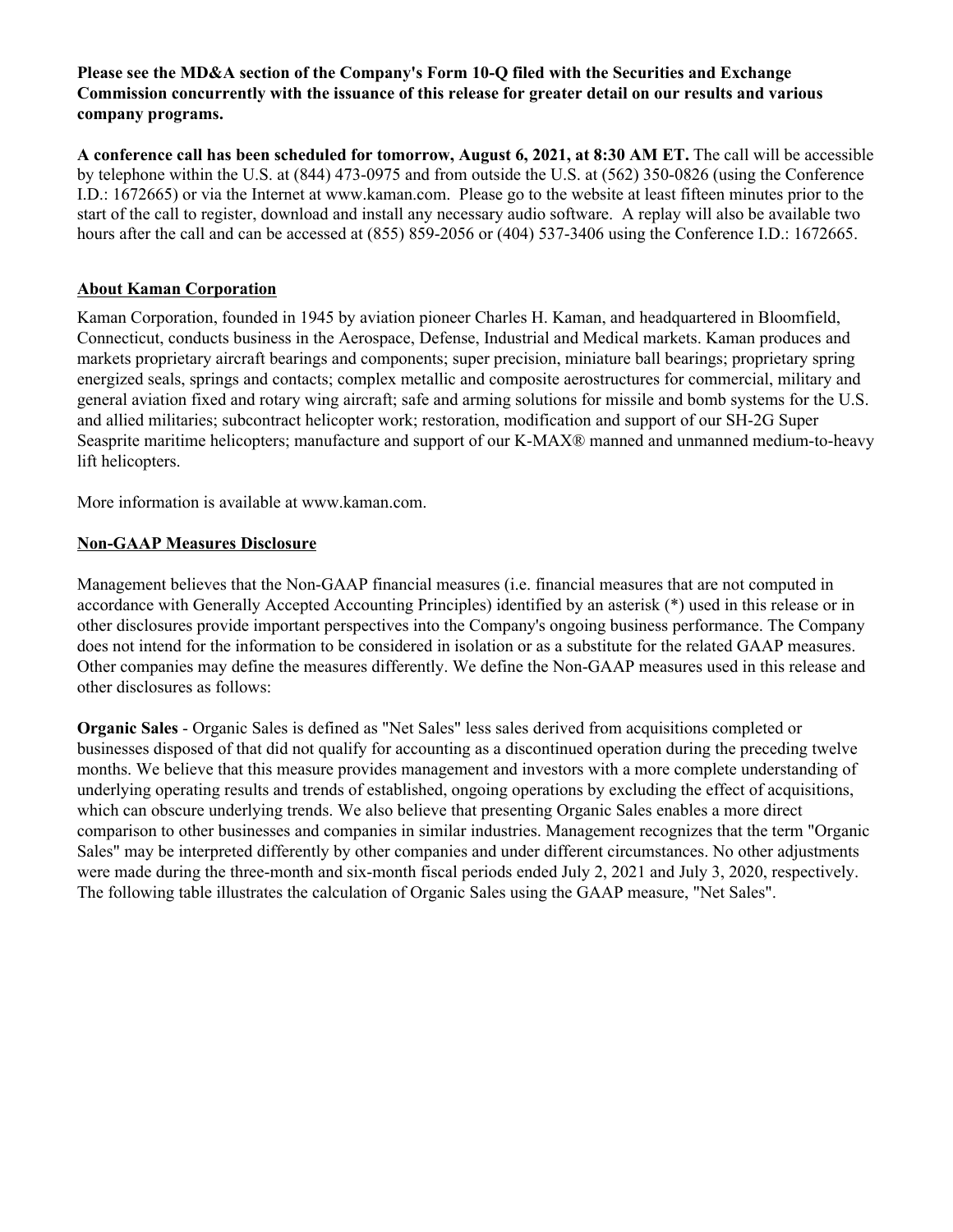#### **Table 2. Organic Sales from continuing operations (in thousands) (unaudited)**

|                             | <b>For the Three Months Ended</b> |                 |     | For the Six Months Ended |          |                 |   |                 |
|-----------------------------|-----------------------------------|-----------------|-----|--------------------------|----------|-----------------|---|-----------------|
|                             |                                   | July 2,<br>2021 |     | July 3,<br>2020          |          | July 2,<br>2021 |   | July 3,<br>2020 |
| Net sales.                  |                                   | 182,394         | \$. | 177,890                  | <b>S</b> | 354,010         | S | 385,212         |
| Acquisition Sales.          |                                   |                 |     |                          |          |                 |   |                 |
| Sales of Disposed Business. |                                   |                 |     | 4,812                    |          | 1,704           |   | 13,298          |
| Organic Sales.              |                                   | 182,394         |     | 173,078                  |          | 352,306         |   | 371.914         |
| \$ Change.                  |                                   | 9,316           |     |                          |          | (19,608)        |   |                 |
| % Change.                   |                                   | 5.4 $%$         |     |                          |          | $(5.3)\%$       |   |                 |

**Adjusted Net Sales from continuing operations and Adjusted Operating Income from continuing operations** - Adjusted Net Sales from continuing operations is defined as net sales from continuing operations, less items not indicative of normal sales, such as revenue recorded related to the settlement of claims. Adjusted Operating Income from continuing operations is defined as operating income from continuing operations, less items that are not indicative of the operating performance of the Company for the period presented. These items are included in the reconciliation below. Management uses Adjusted Net Sales from continuing operations and Adjusted Operating Income from continuing operations to evaluate performance period over period, to analyze underlying trends and to assess our performance relative to our competitors. We believe that this information is useful for investors and financial institutions seeking to analyze and compare companies on the basis of operating performance. The following table illustrates the calculation of Adjusted Operating Income from continuing operations to the Consolidated Financial Statements included in the Company's Form 10-Q filed with the Securities and Exchange Commission on August 5, 2021.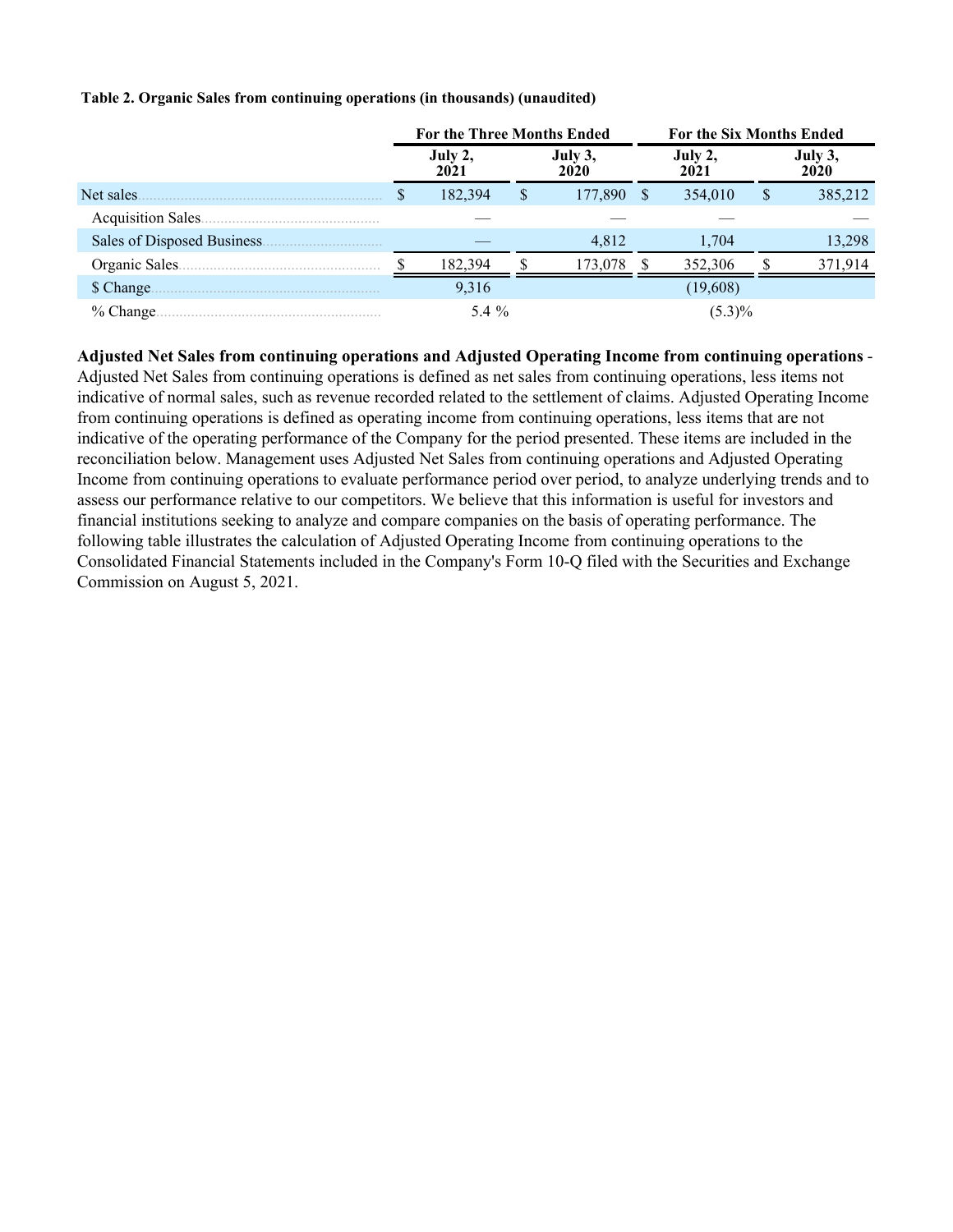#### **Table 3. Adjusted Net Sales and Adjusted Operating Income from Continuing Operations**

**(In thousands) (unaudited)**

|                                                              |                           | <b>For the Three Months Ended</b> |               |                 | <b>For the Six Months Ended</b> |         |    |                 |  |
|--------------------------------------------------------------|---------------------------|-----------------------------------|---------------|-----------------|---------------------------------|---------|----|-----------------|--|
|                                                              |                           | July 2,<br>2021                   |               | July 3,<br>2020 | July 2,<br>2021                 |         |    | July 3,<br>2020 |  |
| <b>CONSOLIDATED OPERATING INCOME:</b>                        |                           |                                   |               |                 |                                 |         |    |                 |  |
| Net Sales from continuing operations                         | \$                        | 182,394                           | \$            | 177,890         | S                               | 354,010 | \$ | 385,212         |  |
| GAAP - Operating income (loss) from<br>continuing operations | $\mathbf{\hat{S}}$        | 14,832                            | \$.           | (2,770)         | \$                              | 20,445  | \$ | (7,192)         |  |
| % of GAAP net sales                                          |                           | 8.1%                              |               | $(1.6)\%$       |                                 | 5.8%    |    | $(1.9)\%$       |  |
|                                                              |                           |                                   |               |                 |                                 |         |    |                 |  |
|                                                              |                           |                                   |               |                 |                                 |         |    |                 |  |
|                                                              |                           | 1,516                             |               | 4,484           |                                 | 2,868   |    | 6,279           |  |
| Costs associated with corporate development<br>activities    |                           | 415                               |               | 679             |                                 | 415     |    | 2,466           |  |
| Bal Seal acquisition costs                                   |                           |                                   |               | (36)            |                                 |         |    | 8,447           |  |
| Cost of acquired Bal Seal retention plans                    |                           |                                   |               | 5,704           |                                 |         |    | 11,407          |  |
| Inventory step-up associated with Bal Seal<br>acquisition    |                           |                                   |               | 1,178           |                                 |         |    | 2,355           |  |
| Costs from transition services agreement                     |                           | 999                               |               | 4,373           |                                 | 1,704   |    | 8,513           |  |
| Reversal of employee tax-related matters in                  |                           |                                   |               |                 |                                 |         |    | (1,211)         |  |
| Reversal of environmental accrual at GRW                     |                           |                                   |               |                 |                                 |         |    | (264)           |  |
| Loss (gain) on sale business.                                |                           |                                   |               |                 |                                 | 234     |    | (493)           |  |
|                                                              | $\mathbb{S}$              | 2,930                             | $\mathsf{\$}$ | 16,382          | \$                              | 5,221   | \$ | 37,499          |  |
|                                                              |                           |                                   |               |                 |                                 |         |    |                 |  |
|                                                              | $\boldsymbol{\mathsf{S}}$ | 17,762                            | \$            | 13,612          | \$                              | 25,666  | \$ | 30,307          |  |
| % of GAAP net sales.                                         |                           | 9.7%                              |               | $7.7\%$         |                                 | 7.3%    |    | 7.9 %           |  |

**Adjusted EBITDA from continuing operations** - Adjusted EBITDA from continuing operations is defined as earnings from continuing operations before interest, taxes, other expense (income), net, depreciation and amortization and certain items that are not indicative of the operating performance of the Company for the periods presented. Adjusted EBITDA from continuing operations differs from earnings from continuing operations, as calculated in accordance with GAAP, in that it excludes interest expense, net, income tax expense, depreciation and amortization, other expense (income), net, non-service pension and post retirement benefit expense (income), and certain items that are not indicative of the operating performance of the Company for the periods presented. We have made numerous investments in our business, such as acquisitions and capital expenditures, including facility improvements, new machinery and equipment, improvements to our information technology infrastructure and ERP systems, which we have adjusted for in Adjusted EBITDA from continuing operations. Adjusted EBITDA from continuing operations also does not give effect to cash used for debt service requirements and thus does not reflect funds available for distributions, reinvestments or other discretionary uses. Management believes Adjusted EBITDA from continuing operations provides an additional perspective on the operating results of the organization and its earnings capacity and helps improve the comparability of our results between periods because it provides a view of our operations that excludes items that management believes are not reflective of operating performance, such as items traditionally removed from net earnings in the calculation of EBITDA as well as Other expense (income), net and certain items that are not indicative of the operating performance of the Company for the period presented. Adjusted EBITDA from continuing operations is not presented as an alternative measure of operating performance, as determined in accordance with GAAP. No other adjustments were made during the three-month and six-month fiscal periods ended July 2, 2021 and July 3, 2020. The following table illustrates the calculation of Adjusted EBITDA from continuing operations using GAAP measures: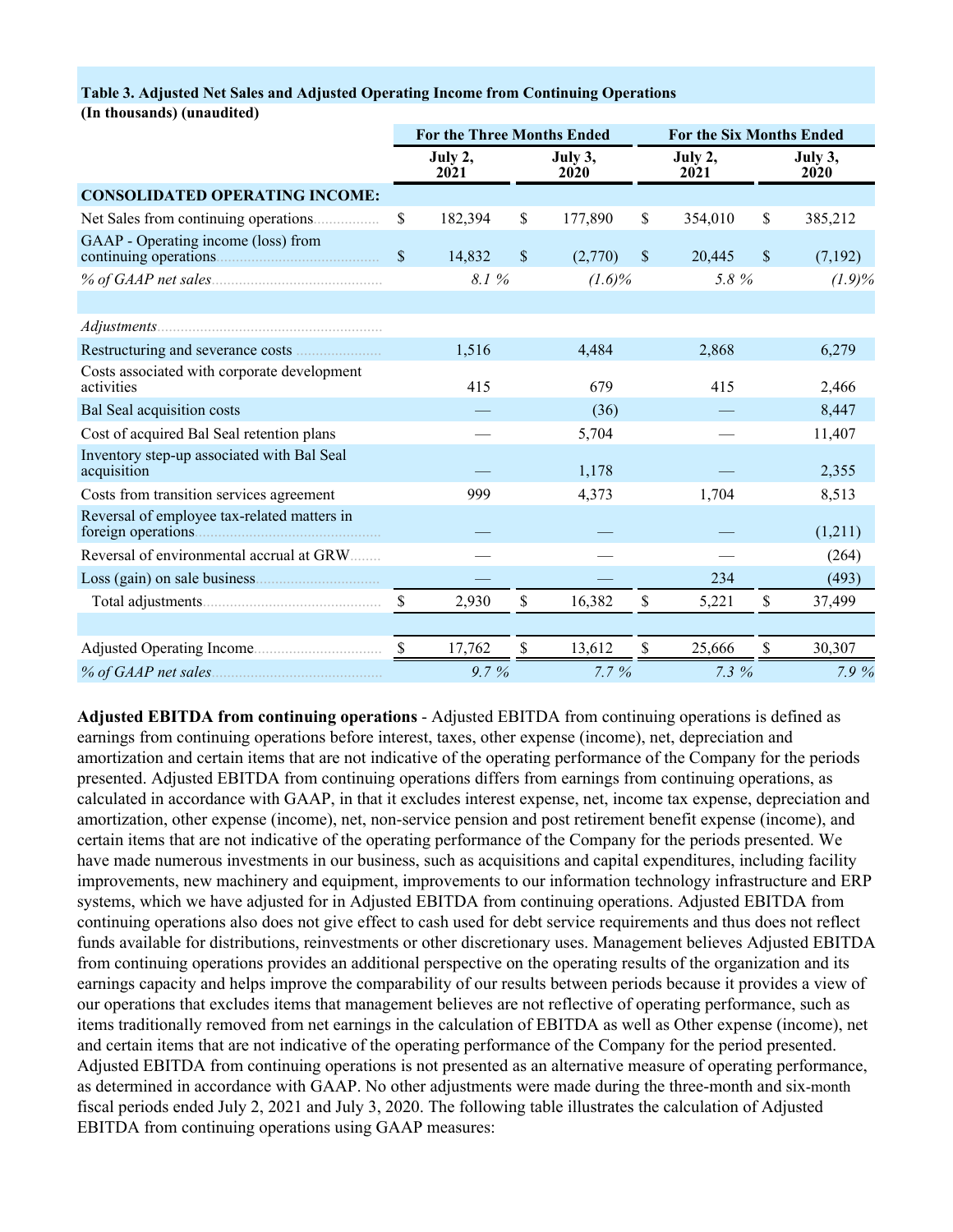#### **Table 4. Adjusted EBITDA from continuing operations (in thousands) (unaudited)**

|                                                      |                      | <b>For the Three Months Ended</b> |               |                 |               | For the Six Months Ended |               |                        |  |
|------------------------------------------------------|----------------------|-----------------------------------|---------------|-----------------|---------------|--------------------------|---------------|------------------------|--|
|                                                      |                      | July 2,<br>2021                   |               | July 3,<br>2020 |               | July 2,<br>2021          |               | July 3,<br><b>2020</b> |  |
| <b>Adjusted EBITDA from continuing</b><br>operations |                      |                                   |               |                 |               |                          |               |                        |  |
| <b>Consolidated Results</b>                          |                      |                                   |               |                 |               |                          |               |                        |  |
|                                                      | $\sqrt{\ }$          | 182,394                           | $\mathsf{\$}$ | 177,890         | \$            | 354,010                  | \$            | 385,212                |  |
| Earnings (loss) from continuing operations, net      |                      | 11,856                            |               | (100)           |               | 19,840                   |               | (507)                  |  |
|                                                      |                      | 4,335                             |               | 5,808           |               | 8,586                    |               | 9,055                  |  |
|                                                      |                      | 5,502                             |               | (1,258)         |               | 5,709                    |               | (1,701)                |  |
| Non-service pension and post retirement              |                      | (6, 577)                          |               | (4,062)         |               | (13,220)                 |               | (8,125)                |  |
|                                                      |                      | 158                               |               | (108)           |               | 447                      |               | 110                    |  |
|                                                      |                      | 9,182                             |               | 10,305          |               | 18,391                   |               | 19,814                 |  |
| Other Adjustments:                                   |                      |                                   |               |                 |               |                          |               |                        |  |
|                                                      |                      | 1,516                             |               | 4,484           |               | 2,868                    |               | 6,279                  |  |
| Cost associated with corporate development           |                      | 415                               |               | 679             |               | 415                      |               | 2,466                  |  |
|                                                      |                      |                                   |               | (36)            |               |                          |               | 8,447                  |  |
| Cost of acquired Bal Seal retention plans            |                      |                                   |               | 5,704           |               |                          |               | 11,407                 |  |
| Inventory step-up associated with Bal Seal           |                      |                                   |               | 1,178           |               |                          |               | 2,355                  |  |
| Costs from transition services agreement             |                      | 999                               |               | 4,373           |               | 1,704                    |               | 8,513                  |  |
| Income from transition services agreement            |                      | (442)                             |               | (3,050)         |               | (917)                    |               | (6,024)                |  |
| Reversal of employee tax-related matters in          |                      |                                   |               |                 |               |                          |               | (1,211)                |  |
| Reversal of environmental accrual at GRW             |                      |                                   |               |                 |               |                          |               | (264)                  |  |
|                                                      |                      |                                   |               |                 |               | 234                      |               | (493)                  |  |
|                                                      | $\sqrt{\frac{2}{5}}$ | 15,088                            | $\mathsf{\$}$ | 24,017          | $\mathsf{\$}$ | 24,217                   | $\mathsf{\$}$ | 50,628                 |  |
| Adjusted EBITDA from continuing operations           | <sup>S</sup>         | 26,944                            | $\$$          | 23,917          | \$            | 44,057                   | \$            | 50,121                 |  |
| Adjusted EBITDA margin                               |                      | 14.8%                             |               | 13.4 %          |               | 12.4%                    |               | 13.0%                  |  |

**Adjusted Earnings from Continuing Operations and Adjusted Diluted Earnings Per Share from Continuing Operations** - Adjusted Earnings from Continuing Operations and Adjusted Diluted Earnings per Share from Continuing Operations are defined as GAAP "Earnings from Continuing Operations" and "Diluted earnings per share from continuing operations", less items that are not indicative of the operating performance of the business for the periods presented. These items are included in the reconciliation below. Management uses Adjusted Earnings from Continuing Operations and Adjusted Diluted Earnings per Share from Continuing Operations to evaluate performance period over period, to analyze the underlying trends in our business and to assess its performance relative to its competitors. We believe that this information is useful for investors and financial institutions seeking to analyze and compare companies on the basis of operating performance.

The following table illustrates the calculation of Adjusted Earnings from Continuing Operations and Adjusted Diluted Earnings per Share from Continuing Operations using "Earnings from Continuing Operations" and "Diluted earnings per share from continuing operations" from the "Consolidated Statements of Operations" included in the Company's Form 10-Q filed with the Securities and Exchange Commission on August 5, 2021.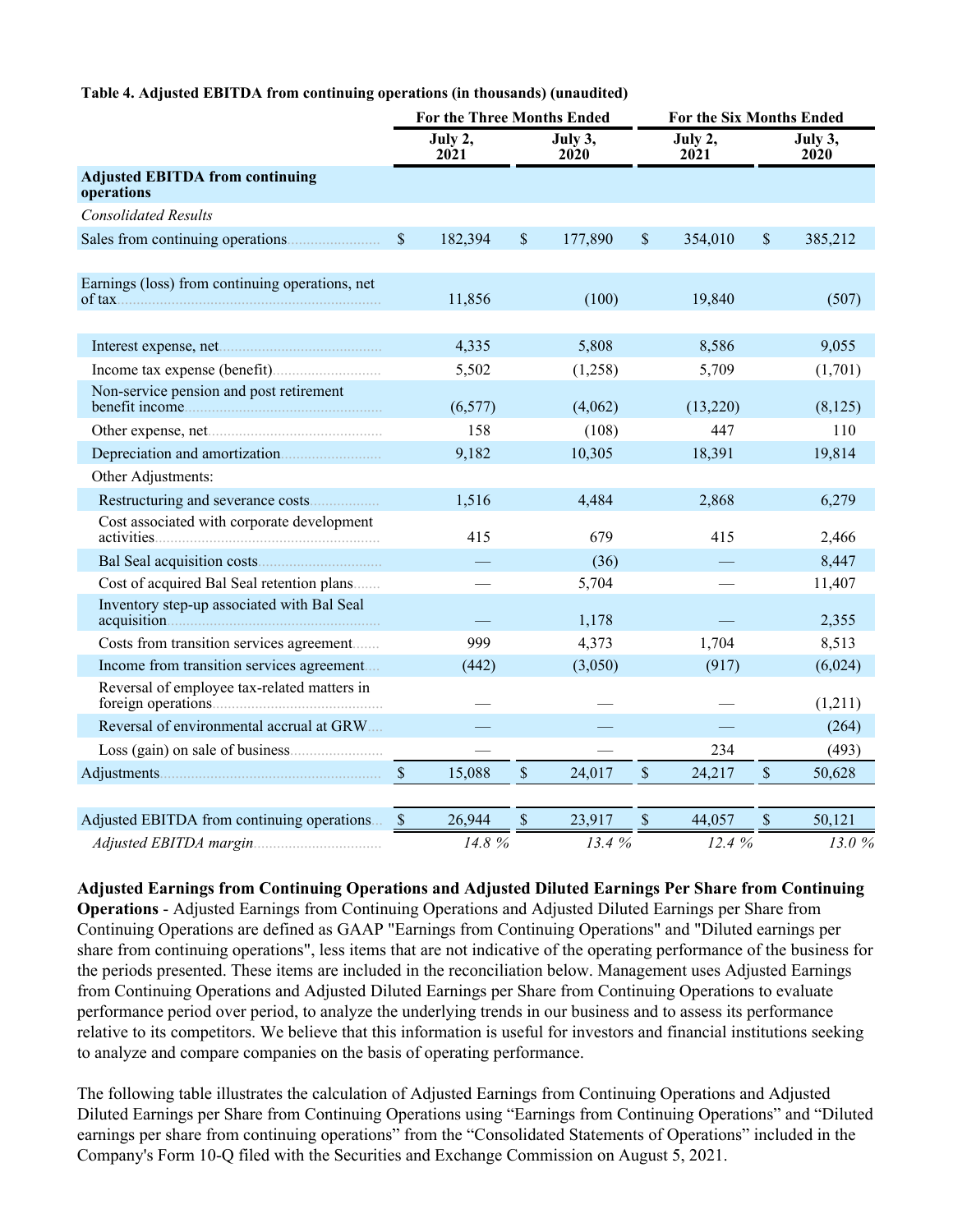#### **Table 5. Adjusted Earnings from continuing operations and Adjusted Diluted Earnings per Share from continuing operations**

**(In thousands except per share amounts) (unaudited)**

|                                                                            |               | <b>For the Three Months Ended</b> |               |                 |                           | For the Six Months Ended |               |                 |
|----------------------------------------------------------------------------|---------------|-----------------------------------|---------------|-----------------|---------------------------|--------------------------|---------------|-----------------|
|                                                                            |               | July 2,<br>2021                   |               | July 3,<br>2020 |                           | July 2,<br>2021          |               | July 3,<br>2020 |
| Adjustments to Earnings from Continuing<br><b>Operations</b>               |               |                                   |               |                 |                           |                          |               |                 |
|                                                                            | \$            | 1,516                             | $\mathcal{S}$ | 4,484           | \$                        | 2,868                    | $\mathcal{S}$ | 6,279           |
| Costs associated with corporate development<br>activities.                 |               | 415                               |               | 679             |                           | 415                      |               | 2,466           |
| Bal Seal acquisition costs                                                 |               |                                   |               | (36)            |                           |                          |               | 8,447           |
| Cost of acquired Bal Seal retention plans                                  |               |                                   |               | 5,704           |                           |                          |               | 11,407          |
| Inventory step-up associated with Bal Seal<br>acquisition                  |               |                                   |               | 1,178           |                           |                          |               | 2,355           |
| Costs from transition services agreement                                   |               | 999                               |               | 4,373           |                           | 1,704                    |               | 8,513           |
| Income from transition services agreement                                  |               | (442)                             |               | (3,050)         |                           | (917)                    |               | (6,024)         |
| Reversal of employee tax-related matters in                                |               |                                   |               |                 |                           |                          |               | (1,211)         |
| Reversal of environmental accrual at GRW                                   |               |                                   |               |                 |                           |                          |               | (264)           |
|                                                                            |               | 1,799                             |               |                 |                           | 287                      |               |                 |
|                                                                            |               |                                   |               |                 |                           | 234                      |               | (493)           |
|                                                                            | $\mathcal{S}$ | 4,287                             | $\mathcal{S}$ | 13,332          | $\mathcal{S}$             | 4,591                    | $\mathcal{S}$ | 31,475          |
|                                                                            |               |                                   |               |                 |                           |                          |               |                 |
| Tax Effect of Adjustments to Earnings from<br><b>Continuing Operations</b> |               |                                   |               |                 |                           |                          |               |                 |
|                                                                            | \$            | 322                               | S             | 1,143           | \$                        | 596                      | $\mathcal{S}$ | 1,601           |
| Costs associated with corporate development                                |               | 88                                |               | 173             |                           | 86                       |               | 629             |
| Bal Seal acquisition costs                                                 |               |                                   |               | (9)             |                           |                          |               | 2,154           |
| Cost of acquired Bal Seal retention plans                                  |               |                                   |               | 1,455           |                           |                          |               | 2,909           |
| Inventory step-up associated with Bal Seal<br>acquisition                  |               |                                   |               | 300             |                           |                          |               | 601             |
| Costs from transition services agreement                                   |               | 212                               |               | 1,115           |                           | 354                      |               | 2,171           |
| Income from transition services agreement                                  |               | (94)                              |               | (778)           |                           | (191)                    |               | (1, 536)        |
| Employee tax-related matters in foreign                                    |               |                                   |               |                 |                           |                          |               | (309)           |
| Reversal of environmental accrual at GRW                                   |               |                                   |               |                 |                           |                          |               | (67)            |
|                                                                            |               |                                   |               |                 |                           |                          |               |                 |
|                                                                            |               |                                   |               |                 |                           |                          |               | (126)           |
|                                                                            | $\sqrt{S}$    | 528                               | $\sqrt{S}$    | 3,399           | $\boldsymbol{\mathsf{S}}$ | 845                      | $\mathcal{S}$ | 8,027           |
|                                                                            |               |                                   |               |                 |                           |                          |               |                 |
| <b>Adjustments to Earnings from Continuing</b><br>Operations, net of tax   |               |                                   |               |                 |                           |                          |               |                 |
| GAAP Earnings (loss) from continuing<br>operations, as reported.           | \$            | 11,856                            | \$            | $(100)$ \$      |                           | 19,840                   | <sup>S</sup>  | (507)           |
|                                                                            |               | 1,194                             |               | 3,341           |                           | 2,272                    |               | 4,678           |
| Costs associated with corporate development<br>activities.                 |               | 327                               |               | 506             |                           | 329                      |               | 1,837           |
|                                                                            |               |                                   |               | (27)            |                           |                          |               | 6,293           |
| Cost of acquired Bal Seal retention plans                                  |               |                                   |               | 4,249           |                           |                          |               | 8,498           |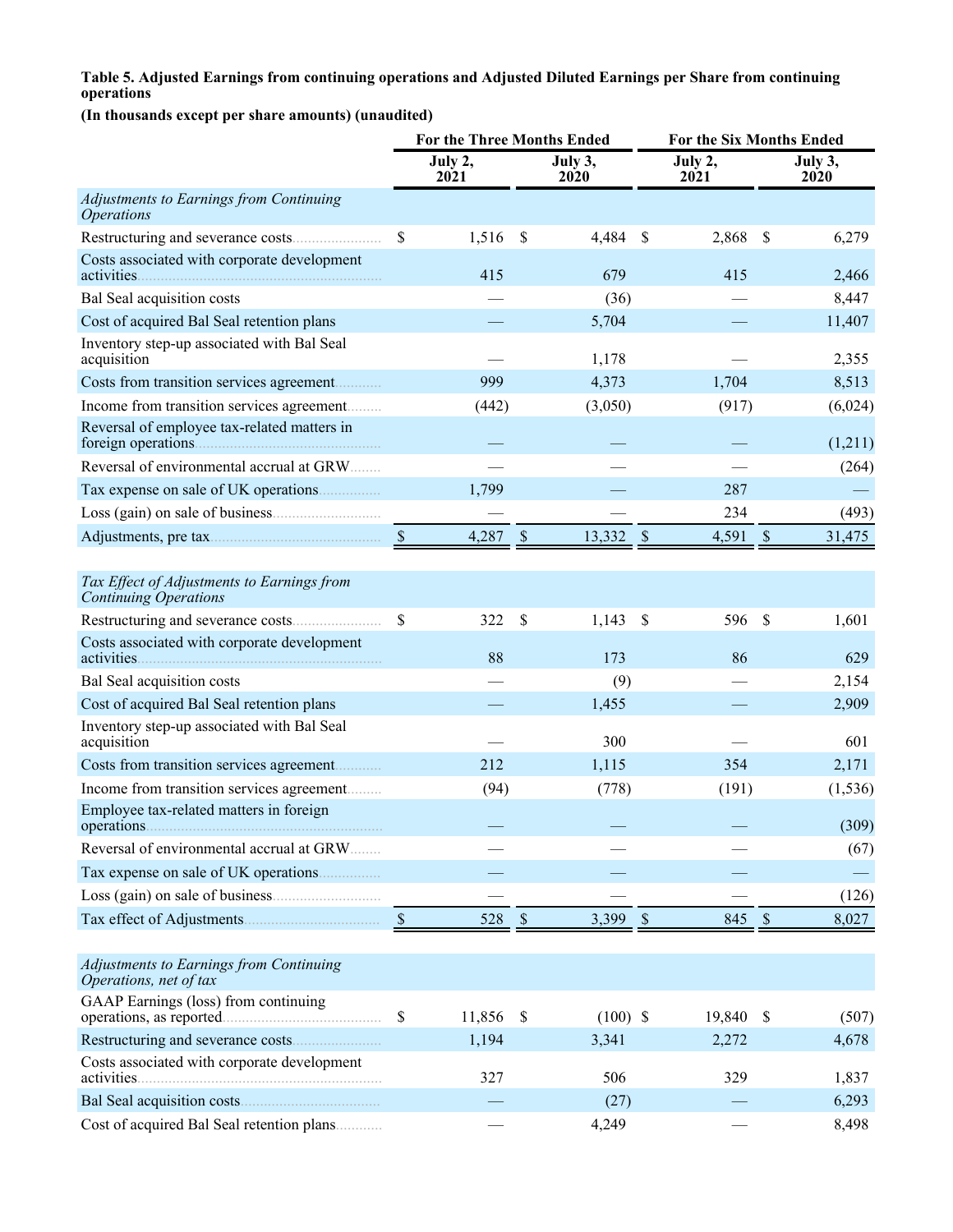#### **Table 5. Adjusted Earnings from continuing operations and Adjusted Diluted Earnings per Share from continuing operations**

**(In thousands except per share amounts) (unaudited)**

|                                                                                         |               | <b>For the Three Months Ended</b> |               |                 |                      |                 | For the Six Months Ended |                 |
|-----------------------------------------------------------------------------------------|---------------|-----------------------------------|---------------|-----------------|----------------------|-----------------|--------------------------|-----------------|
|                                                                                         |               | July 2,<br>2021                   |               | July 3,<br>2020 |                      | July 2,<br>2021 |                          | July 3,<br>2020 |
| Inventory step-up associated with Bal Seal<br>acquisition                               |               |                                   |               | 878             |                      |                 |                          | 1,754           |
| Costs from transition services agreement                                                |               | 787                               |               | 3,258           |                      | 1,350           |                          | 6,342           |
| Income from transition services agreement                                               |               | (348)                             |               | (2,272)         |                      | (726)           |                          | (4, 488)        |
| Employee tax-related matters in foreign                                                 |               |                                   |               |                 |                      |                 |                          | (902)           |
| Reversal of environmental accrual at GRW                                                |               |                                   |               |                 |                      |                 |                          | (197)           |
| Tax expense on sale of UK Operations                                                    |               | 1,799                             |               |                 |                      | 287             |                          |                 |
|                                                                                         |               |                                   |               |                 |                      | 234             |                          | (367)           |
| Adjusted Earnings from continuing operations                                            | -S            | 15,615                            | $\mathcal{S}$ | 9,833           | \$                   | 23,586          | $\mathcal{S}$            | 22,941          |
| Calculation of Adjusted Diluted Earnings per<br><b>Share from Continuing Operations</b> |               |                                   |               |                 |                      |                 |                          |                 |
| GAAP diluted earnings (loss) per share from<br>continuing operations.                   | $\mathbf{\$}$ | 0.42                              | $\mathcal{S}$ | 0.00            | $\mathcal{S}$        | 0.71            | $\mathcal{S}$            | (0.02)          |
|                                                                                         |               | 0.04                              |               | 0.12            |                      | 0.08            |                          | 0.17            |
| Costs associated with corporate development<br>activities.                              |               | 0.01                              |               | 0.02            |                      | 0.01            |                          | 0.07            |
|                                                                                         |               |                                   |               |                 |                      |                 |                          | 0.23            |
| Cost of accrued Bal Seal retention plans                                                |               |                                   |               | 0.15            |                      |                 |                          | 0.30            |
| Inventory step-up associated with Bal Seal<br>acquisition                               |               |                                   |               | 0.03            |                      |                 |                          | 0.06            |
| Costs from transition services agreement                                                |               | 0.03                              |               | 0.12            |                      | 0.05            |                          | 0.23            |
| Income from transition services agreement                                               |               | (0.01)                            |               | (0.08)          |                      | (0.02)          |                          | (0.16)          |
| Employee tax-related matters in foreign                                                 |               |                                   |               |                 |                      |                 |                          | (0.03)          |
| Reversal of environmental accrual at GRW                                                |               |                                   |               |                 |                      |                 |                          | (0.01)          |
|                                                                                         |               | 0.07                              |               |                 |                      | 0.01            |                          |                 |
|                                                                                         |               |                                   |               |                 |                      | 0.01            |                          | (0.01)          |
| Adjustments to diluted earnings per share<br>from continuing operations.                | $\mathcal{S}$ | 0.14                              | $\mathcal{S}$ | 0.36            | $\sqrt{\frac{2}{5}}$ | $0.14$ \$       |                          | 0.85            |
| Adjusted Diluted Earnings per Share from<br>continuing operations.                      | $\frac{1}{2}$ | 0.56                              | \$            | 0.36            | \$                   | 0.85            | \$                       | 0.83            |
| Diluted weighted average shares outstanding                                             |               | 27,913                            |               | 27,659          |                      | 27,890          |                          | 27,734          |

**Adjusted Free Cash Flow from continuing operations** - Adjusted Free Cash Flow from continuing operations is defined as GAAP "Net cash provided by (used in) operating activities from continuing operations" in a period less "Expenditures for property, plant & equipment" in the same period and any adjustments that are representative of the Company's cash generation or usage in the period. For 2021 we will adjust free cash flow to remove the cash payment made to Bal Seal employees under the retention plan established by the former owners of Bal Seal. Management believes Free Cash Flow from continuing operations and Adjusted Free Cash Flow provides an important perspective on our ability to generate cash from our business operations and, as such, that it is an important financial measure for use in evaluating the Company's financial performance. Free Cash Flow from continuing operations and Adjusted Free Cash Flow should not be viewed as representing the residual cash flow available for discretionary expenditures such as dividends to shareholders or acquisitions, as it may exclude certain mandatory expenditures such as repayment of maturing debt and other contractual obligations. Management uses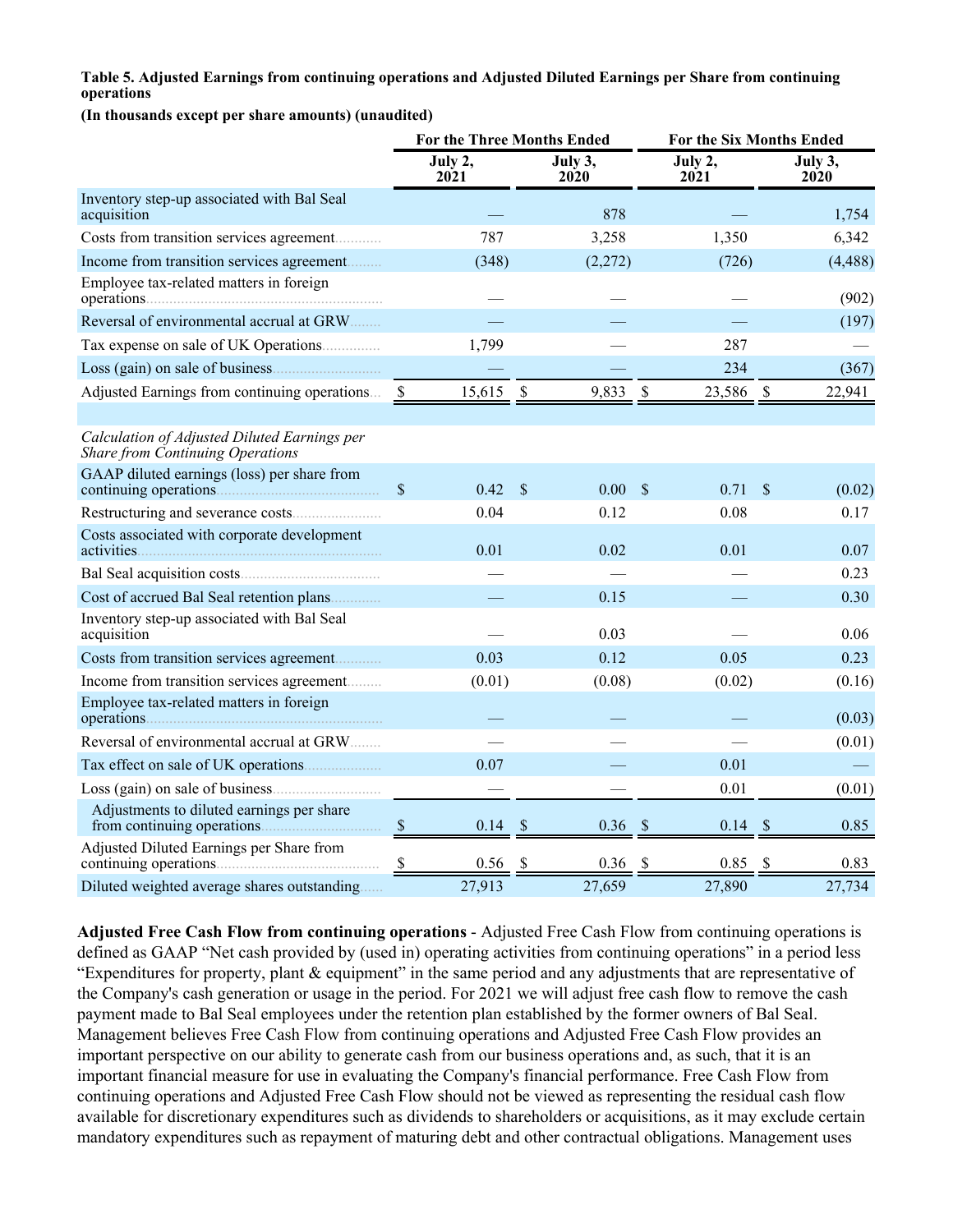Free Cash Flow from continuing operations and Adjusted Free Cash Flow internally to assess overall liquidity. The following table illustrates the calculation of Adjusted Free Cash Flow from continuing operations using "Net cash provided by (used in) operating activities from continuing operations", "Expenditures for property, plant & equipment" and "Cash paid for acquired retention plans", GAAP measures from the Condensed Consolidated Statements of Cash Flows included in this release.

|                                                                  | For the Six<br><b>Months Ended</b> | For the Three<br><b>Months Ended</b> | For the Three<br><b>Months Ended</b> |
|------------------------------------------------------------------|------------------------------------|--------------------------------------|--------------------------------------|
|                                                                  | <b>July 2, 2021</b>                | <b>April 2, 2021</b>                 | <b>July 2, 2021</b>                  |
| Net cash used in operating activities from continuing operations | $(14, 723)$ \$                     | $(2,415)$ \$                         | (12,308)                             |
| Expenditures for property, plant $&$ equipment.                  | (8,102)                            | (4,678)                              | (3, 424)                             |
| Cash paid for acquired retention plans $(1)$                     | 25,108                             | 25,108                               |                                      |
| Adjusted Free Cash Flow from continuing operations               | 2,283                              | 18,015                               | (15, 732)                            |

### **Table 6. Adjusted Free Cash Flow from continuing operations (in thousands) (unaudited)**

**(1)** Operating cash flow from continuing operations will include the \$25.1 million payment to Bal Seal employees which represents purchase price paid to the former Bal Seal owners accounted for as compensation under ASC 805

**Debt to Capitalization Ratio** - Debt to Capitalization Ratio is calculated by dividing debt by capitalization. Debt is defined as GAAP "Current portion of long-term debt" plus "Long-term debt, excluding current portion". Capitalization is defined as Debt plus GAAP "Total shareholders' equity". Management believes that Debt to Capitalization Ratio is a measurement of financial leverage and provides an insight into the financial structure of the Company and its financial strength. The following table illustrates the calculation of Debt to Capitalization Ratio using GAAP measures from the Condensed Consolidated Balance Sheets included in this release.

#### **Table 7. Debt to Capitalization Ratio (in thousands) (unaudited)**

|                                           |    | <b>July 2, 2021</b> | <b>December 31, 2020</b> |
|-------------------------------------------|----|---------------------|--------------------------|
| Long-term debt, excluding current portion | ۰D | 187,358             | 185,401                  |
| <b>Debt</b>                               |    | 187,358             | 185,401                  |
| Total shareholders' equity                |    | 779,212             | 746,438                  |
| Capitalization                            |    | 966.570             | 931,839                  |
| Debt to Capitalization Ratio              |    | $19.4\%$            | 19.9 %                   |

### **FORWARD-LOOKING STATEMENTS**

This release contains "forward-looking statements" within the meaning of the safe harbor provisions of the U.S. Private Securities Litigation Reform Act of 1995. Forward-looking statements also may be included in other publicly available documents issued by the Company and in oral statements made by our officers and representatives from time to time. These forward-looking statements are intended to provide management's current expectations or plans for our future operating and financial performance, based on assumptions currently believed to be valid. They can be identified by the use of words such as "anticipate," "intend," "plan," "goal," "seek," "believe," "project," "estimate," "expect," "strategy," "future," "likely," "may," "should," "would," "could," "will" and other words of similar meaning in connection with a discussion of future operating or financial performance. Examples of forward looking statements include, among others, statements relating to future sales, earnings, cash flows, results of operations, uses of cash and other measures of financial performance.

*Because forward-looking statements relate to the future, they are subject to inherent risks, uncertainties and other factors that may cause the Company's actual results and financial condition to differ materially from those expressed or implied in the forward-looking statements. Such risks, uncertainties and other factors include, among others: (i) risks related to Kaman's performance of its obligations under the transition services agreement entered into in connection with the sale of our former Distribution business and UK Composites business and disruption of management time from ongoing business operations relating thereto; (ii) changes in domestic and foreign economic and competitive conditions in markets served by the Company, particularly the defense, commercial aviation and industrial production markets; (iii) changes in government and customer priorities and requirements (including cost-cutting initiatives, government and customer shut-downs, the potential deferral of awards, terminations or reductions of expenditures to respond to the priorities of Congress and the Administration, or budgetary cuts resulting from Congressional actions, including the elimination of Overseas Contingency Operations funding,*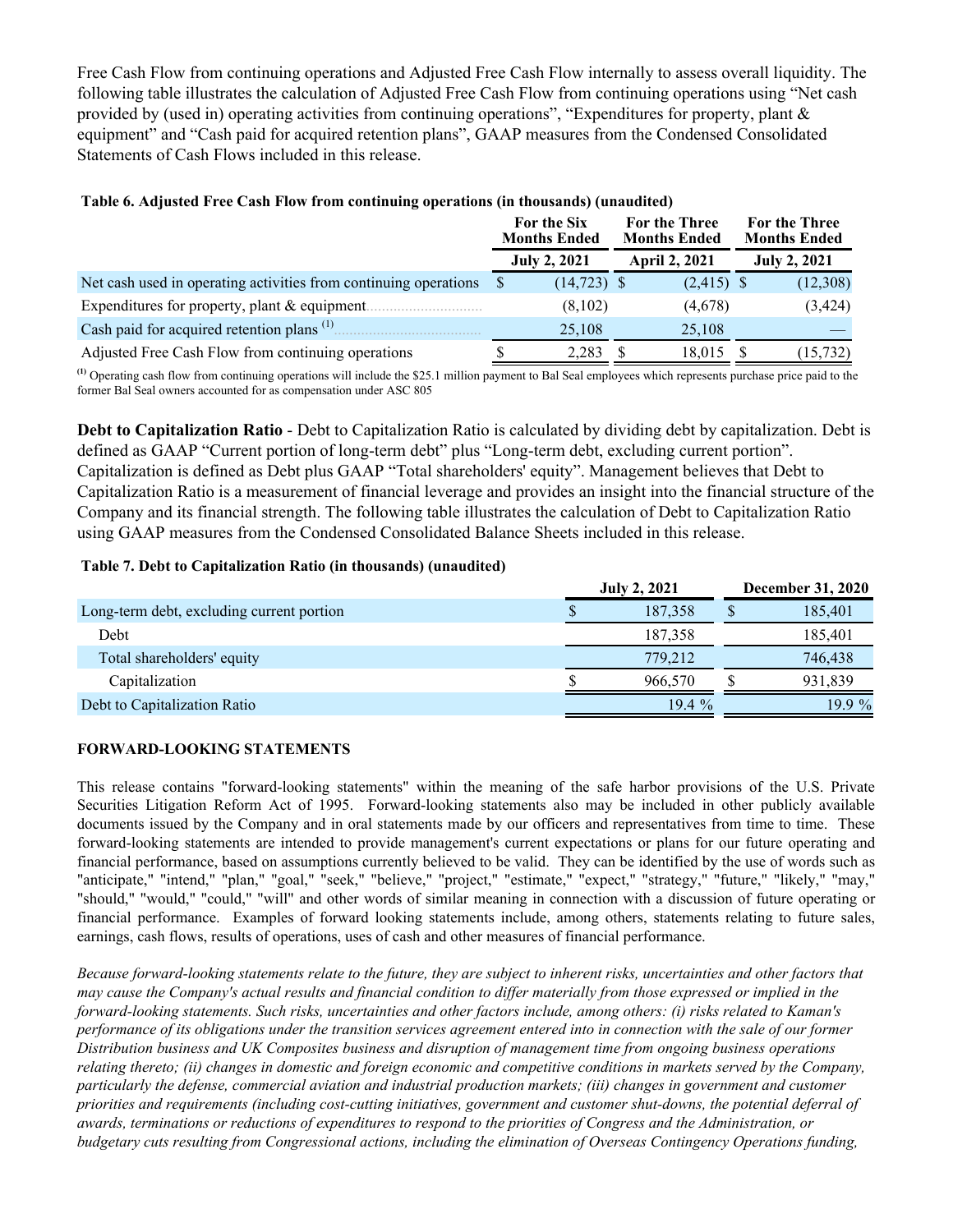*or automatic sequestration); (iv) the global economic impact of the COVID-19 pandemic; (v) changes in geopolitical conditions in countries where the Company does or intends to do business; (vi) the successful conclusion of competitions for government programs (including new, follow-on and successor programs) and thereafter successful contract negotiations with government authorities (both foreign and domestic) for the terms and conditions of the programs; (vii) the timely receipt of any necessary export approvals and/or other licenses or authorizations from the USG; (viii) timely satisfaction or fulfillment of material contractual conditions precedents in customer purchase orders, contracts, or similar arrangements; (ix) the existence of standard government contract provisions permitting renegotiation of terms and termination for the convenience of the government; (x) the successful resolution of government inquiries or investigations relating to our businesses and programs; (xi) risks and uncertainties associated with the successful implementation and ramp up of significant new programs, including the ability to manufacture the products to the detailed specifications required and recover start-up costs and other investments in the programs; (xii) potential difficulties associated with variable acceptance test results, given sensitive production materials and extreme test parameters; (xiii) the receipt and successful execution of production orders under the Company's existing USG JPF contract, including the exercise of all contract options and receipt of orders from allied militaries, but excluding any next generation programmable fuze programs, as all have been assumed in connection with goodwill impairment evaluations; (xiv) the continued support of the existing K-MAX® helicopter fleet, including the sale of existing K-MAX® spare parts inventory and the receipt of orders for new aircraft sufficient to recover our investments in the K-MAX® production line; (xv) the accuracy of current cost estimates associated with environmental remediation activities; (xvi) the profitable integration of acquired businesses into the Company's operations; (xvii) the ability to recover from cyber-based or other security attacks, information technology failures or other disruptions, including the December 2020 Bal Seal incident; (xviii) changes in supplier sales or vendor incentive policies; (xix) the ability of our suppliers to satisfy their performance obligations; (xx) the effects of price increases or decreases; (xxi) the effects of pension regulations, pension plan assumptions, pension plan asset performance, future contributions and the pension freeze, including the ultimate determination of the USG's share of any pension curtailment adjustment calculated in accordance with CAS 413; (xxii) future levels of indebtedness and capital expenditures; (xxiii) the continued availability of raw materials and other commodities in adequate supplies and the effect of increased costs for such items; (xxiv) the effects of currency exchange rates and foreign competition on future operations; (xxv) changes in laws and regulations, taxes, interest rates, inflation rates and general business conditions; (xxvi) future repurchases and/or issuances of common stock; (xxvii) the occurrence of unanticipated restructuring costs or the failure to realize anticipated savings or benefits from past or future expense reduction actions; (xxviii) the ability to recruit and retain skilled employees; and (xxix) other risks and uncertainties set forth herein and in our 2020 Form 10-K and our Second Quarter Form 10-Q filed August 5, 2021.*

Any forward-looking information provided in this release should be considered with these factors in mind. We assume no obligation to update any forward-looking statements contained in this report.

Contact: James Coogan Senior Vice President and Chief Financial Officer (860) 243-6342 James.Coogan@kaman.com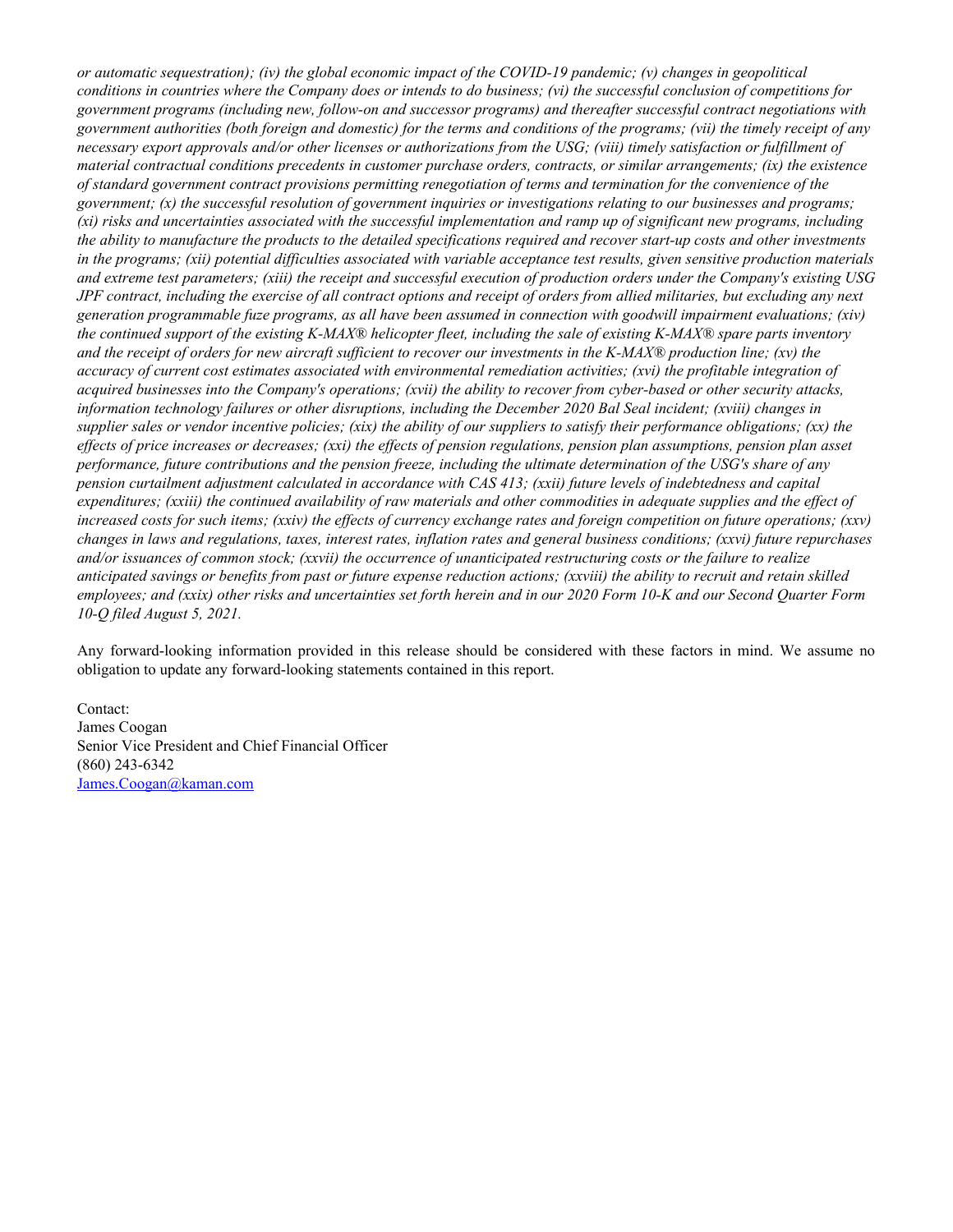### **KAMAN CORPORATION AND SUBSIDIARIES**

**Condensed Consolidated Statements of Operations**

*(In thousands, except per share amounts) (unaudited)*

|                                                                               | <b>For the Three Months Ended</b> |                 |               |                   |                           | For the Six Months Ended |               |                 |
|-------------------------------------------------------------------------------|-----------------------------------|-----------------|---------------|-------------------|---------------------------|--------------------------|---------------|-----------------|
|                                                                               |                                   | July 2,<br>2021 |               | July 3,<br>2020   |                           | July 2,<br>2021          |               | July 3,<br>2020 |
|                                                                               | $\mathcal{S}$                     | 182,394         | $\sqrt{3}$    | 177,890           | $\sqrt{\ }$               | 354,010                  | $\sqrt{3}$    | 385,212         |
|                                                                               |                                   | 120,448         |               | 121,222           |                           | 239,159                  |               | 260,842         |
| Gross profit                                                                  |                                   | 61,946          |               | 56,668            |                           | 114,851                  |               | 124,370         |
| Selling, general and administrative expenses                                  |                                   | 38,719          |               | 38,396            |                           | 76,847                   |               | 91,724          |
|                                                                               |                                   | 3,238           |               | 2,847             |                           | 7,464                    |               | 7,702           |
| Intangible asset amortization expense                                         |                                   | 2,637           |               | 3,637             |                           | 5,274                    |               | 6,443           |
| Costs from transition services agreement                                      |                                   | 999             |               | 4,373             |                           | 1,704                    |               | 8,513           |
|                                                                               |                                   |                 |               | 5,704             |                           |                          |               | 11,407          |
|                                                                               |                                   | 1,516           |               | 4,484             |                           | 2,868                    |               | 6,279           |
|                                                                               |                                   |                 |               |                   |                           | 234                      |               | (493)           |
|                                                                               |                                   | 5               |               | (3)               |                           | 15                       |               | (13)            |
|                                                                               |                                   | 14,832          |               | (2,770)           |                           | 20,445                   |               | (7,192)         |
|                                                                               |                                   | 4,335           |               | 5,808             |                           | 8,586                    |               | 9,055           |
| Non-service pension and post retirement benefit<br>income.                    |                                   | (6, 577)        |               | (4,062)           |                           | (13,220)                 |               | (8,125)         |
| Income from transition services agreement                                     |                                   | (442)           |               | (3,050)           |                           | (917)                    |               | (6,024)         |
|                                                                               |                                   | 158             |               | (108)             |                           | 447                      |               | 110             |
| Earnings (loss) from continuing operations<br>before income taxes             |                                   | 17,358          |               | (1,358)           |                           | 25,549                   |               | (2,208)         |
|                                                                               |                                   | 5,502           |               | (1,258)           |                           | 5,709                    |               | (1,701)         |
| Earnings (loss) from continuing operations                                    |                                   | 11,856          |               | (100)             |                           | 19,840                   |               | (507)           |
| Earnings from discontinued operations before<br>gain on disposal, net of tax. |                                   |                 |               |                   |                           |                          |               |                 |
| Gain on disposal of discontinued operations, net                              |                                   |                 |               |                   |                           |                          |               | 692             |
| Total earnings from discontinued operations                                   |                                   |                 |               |                   |                           |                          |               | 692             |
| Net earnings (loss).                                                          | $\sqrt{\$}$                       | 11,856          | $\mathcal{S}$ | $(100)$ \$        |                           | 19,840                   | $\mathcal{S}$ | 185             |
|                                                                               |                                   |                 |               |                   |                           |                          |               |                 |
| Earnings per share:                                                           |                                   |                 |               |                   |                           |                          |               |                 |
| Basic earnings (loss) per share from<br>continuing operations.                | \$                                | 0.43            | -\$           | $0.00\  \  \,$ \$ |                           | 0.71                     | $\mathcal{S}$ | (0.02)          |
| Basic earnings per share from discontinued                                    |                                   | 0.00            |               | 0.00              |                           | 0.00                     |               | 0.03            |
|                                                                               | \$                                | 0.43            | $\mathcal{S}$ | $0.00\,$          | $\mathbb S$               | 0.71                     | $\$$          | 0.01            |
| Diluted earnings (loss) per share from                                        | $\$$                              | 0.42            | $\mathcal{S}$ | 0.00              | $\boldsymbol{\mathsf{S}}$ | 0.71                     | $\mathcal{S}$ | (0.02)          |
| Diluted earnings per share from                                               |                                   | 0.00            |               | 0.00              |                           | 0.00                     |               | 0.03            |
|                                                                               | $\mathcal{S}$                     | 0.42            | $\sqrt{\ }$   | 0.00              | $\mathcal{S}$             | 0.71                     | $\mathcal{S}$ | 0.01            |
| Average shares outstanding:                                                   |                                   |                 |               |                   |                           |                          |               |                 |
|                                                                               |                                   | 27,867          |               | 27,659            |                           | 27,841                   |               | 27,734          |
|                                                                               |                                   | 27,913          |               | 27,659            |                           | 27,890                   |               | 27,734          |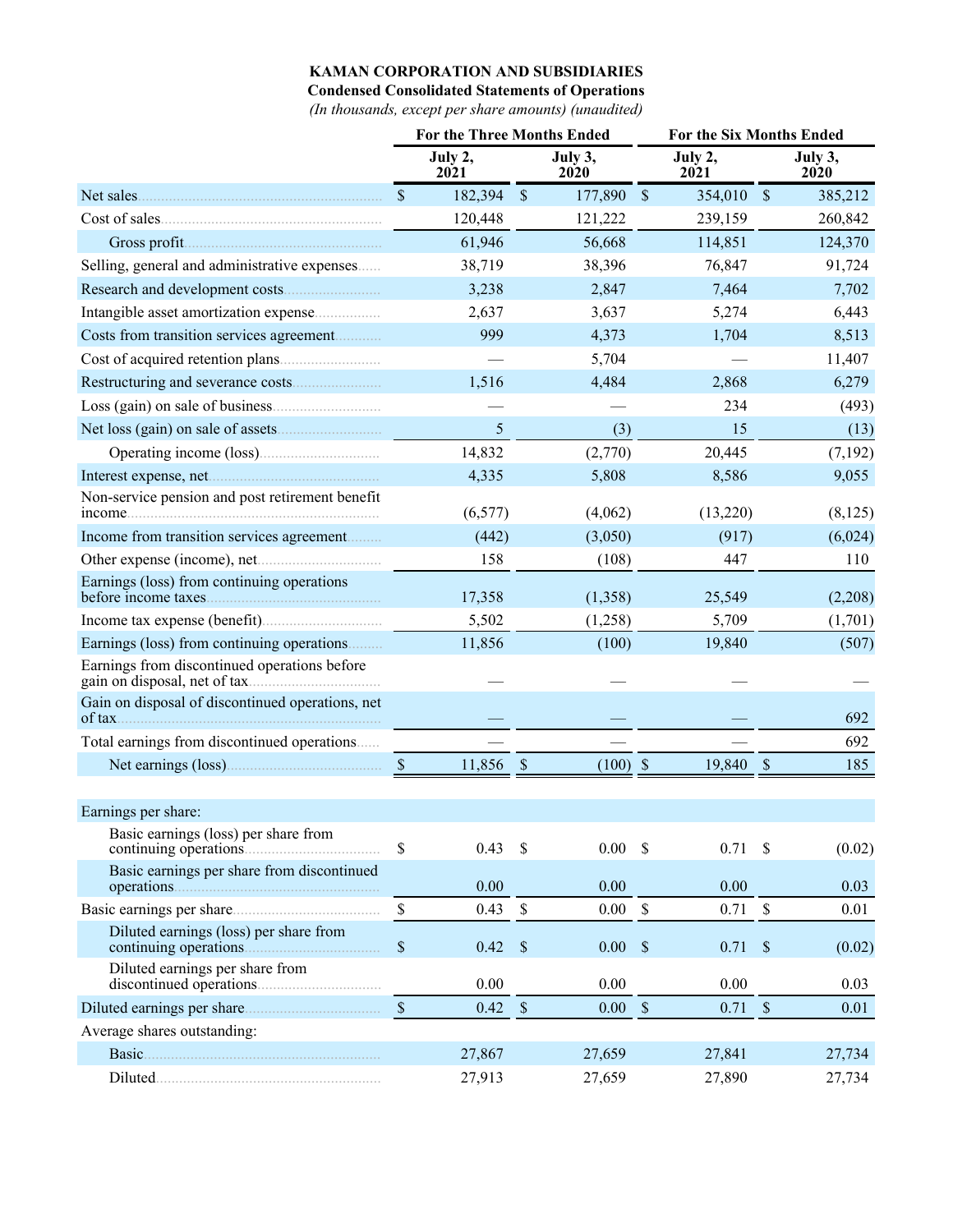### **KAMAN CORPORATION AND SUBSIDIARIES Condensed Consolidated Balance Sheets**

(*In thousands, except share and per share amounts) (unaudited)*

|                                                                              |                          | <b>July 2, 2021</b>       |               | December 31, 2020 |
|------------------------------------------------------------------------------|--------------------------|---------------------------|---------------|-------------------|
| <b>Assets</b>                                                                |                          |                           |               |                   |
| Current assets:                                                              |                          |                           |               |                   |
|                                                                              | \$                       | 98,362                    | $\mathcal{S}$ | 104,377           |
|                                                                              |                          |                           |               | 25,121            |
|                                                                              |                          | 99,361                    |               | 153,806           |
|                                                                              |                          | 114,552                   |               | 108,645           |
|                                                                              |                          | 3,841                     |               | 3,511             |
|                                                                              |                          | 196,133                   |               | 185,072           |
|                                                                              |                          | 3,783                     |               | 5,269             |
|                                                                              |                          | 13,194                    |               | 12,173            |
|                                                                              |                          | 529,226                   |               | 597,974           |
| Property, plant and equipment, net of accumulated depreciation of \$240,970  |                          | 204,659                   |               | 210,852           |
|                                                                              |                          | 12,075                    |               | 12,880            |
| Goodwill                                                                     |                          | 244,480                   |               | 247,244           |
|                                                                              |                          | 144,204                   |               | 150,198           |
| Deferred income taxes                                                        |                          | 36,144                    |               | 39,809            |
|                                                                              |                          | 8,332                     |               | 8,311             |
| Other assets                                                                 |                          | 37,545                    |               | 39,125            |
|                                                                              | \$                       | $\overline{1,216,665}$ \$ |               | 1,306,393         |
| <b>Liabilities and Shareholders' Equity</b>                                  |                          |                           |               |                   |
| Current liabilities:                                                         |                          |                           |               |                   |
|                                                                              | \$                       | 36,543                    | $\mathcal{S}$ | 60,200            |
|                                                                              |                          | 37,782                    |               | 70,552            |
|                                                                              |                          | 17,268                    |               | 39,073            |
|                                                                              |                          | 4,005                     |               | 4,305             |
|                                                                              |                          | 1,555                     |               | 19                |
|                                                                              |                          |                           |               | 18,086            |
|                                                                              |                          | 35,183                    |               | 36,177            |
|                                                                              |                          | 132,336                   |               | 228,412           |
| Long-term debt, excluding current portion, net of debt issuance costs        |                          | 187,358                   |               | 185,401           |
|                                                                              |                          | 7,293                     |               | 7,381             |
|                                                                              |                          | 44,754                    |               | 69,610            |
|                                                                              |                          | 14,324                    |               | 11,019            |
|                                                                              |                          | 8,681                     |               | 9,325             |
|                                                                              |                          |                           |               | 1,171             |
|                                                                              |                          | 42,707                    |               | 47,636            |
|                                                                              |                          |                           |               |                   |
| Shareholders' equity:                                                        |                          |                           |               |                   |
| Preferred stock, \$1 par value, 200,000 shares authorized; none outstanding. |                          |                           |               |                   |
| Common stock, \$1 par value, 50,000,000 shares authorized; voting;           |                          |                           |               |                   |
|                                                                              |                          | 30,400                    |               | 30,279            |
|                                                                              |                          | 244,546                   |               | 238,829           |
|                                                                              |                          | 737,203                   |               | 728,764           |
|                                                                              |                          | (111, 848)                |               | (130, 821)        |
| Less 2,567,430 and 2,555,785 shares of common stock, respectively, held      |                          | (121,089)                 |               | (120, 613)        |
|                                                                              |                          | 779,212                   |               | 746,438           |
|                                                                              | $\overline{\mathcal{S}}$ | 1,216,665 \$              |               | 1,306,393         |